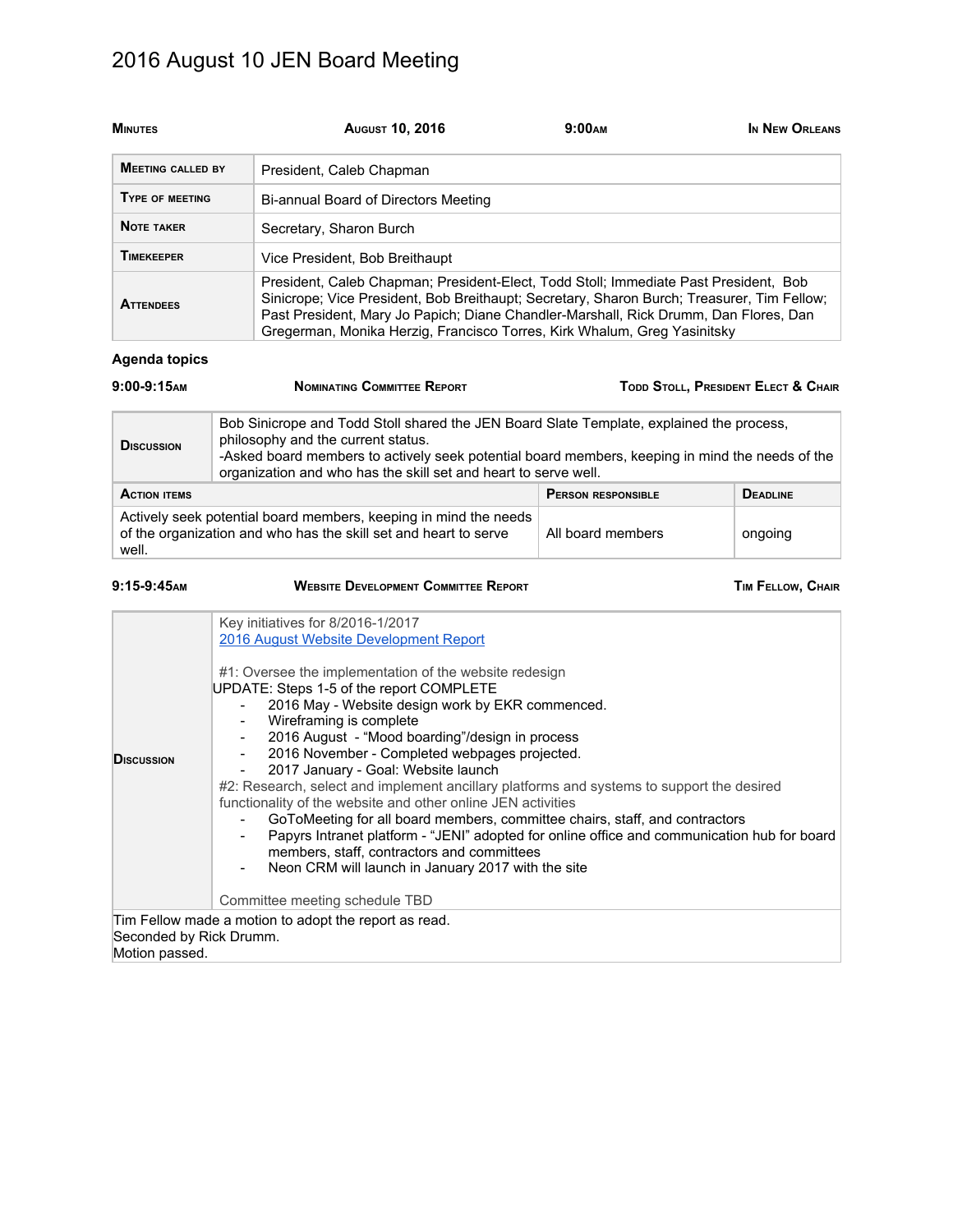| $9:45-10:15$ AM                                                                                                | <b>OUTREACH COMMITTEE REPORT</b>                                                                                                                                                                                                                                                                                                                                                                                                                                                                                                                                                                                                                                |                   | <b>MARY JO PAPICH, CHAIR</b> |  |  |
|----------------------------------------------------------------------------------------------------------------|-----------------------------------------------------------------------------------------------------------------------------------------------------------------------------------------------------------------------------------------------------------------------------------------------------------------------------------------------------------------------------------------------------------------------------------------------------------------------------------------------------------------------------------------------------------------------------------------------------------------------------------------------------------------|-------------------|------------------------------|--|--|
|                                                                                                                | 2016 August Outreach Report                                                                                                                                                                                                                                                                                                                                                                                                                                                                                                                                                                                                                                     |                   |                              |  |  |
|                                                                                                                | These are the new initiatives that Outreach will work on this year:<br>Awareness Campaign for OUTREACH/JAZZ2U<br>1 <sub>1</sub><br>2.<br>Reapply for the JAZZ2U grant with Herb Alpert Foundation<br>3.<br>Update/Improve the Evaluation form used for JAZZ2U<br>For JAZZ2U-Restructure the fixed \$300 grant amount amount so more can be given to<br>4.<br>events that are large audience based and involve many participants.<br>5. Expand the Virtual Concert series                                                                                                                                                                                        |                   |                              |  |  |
| <b>D</b> ISCUSSION                                                                                             | <b>Meeting Dates:</b><br>-July- Connect to discuss initiatives for coming year.<br>-August 8-MJP and Sharon Burch (ED) will be meeting with Jonathan Bloom, NOLA rep to set up<br>conference outreach and day workshop.<br>-October- conference call/connect in October prior to discuss improvements in JAZZ2U program.<br>-January-The full Outreach committee meets annually at the conference and 1-2 in addition via<br>conference call when needed.<br>-Ongoing-The JAZZ2U approval committee is in contact every time an application is received which<br>is several times per month.<br>(Full JAZZ2U report coming in January at end of calendar year). |                   |                              |  |  |
| $\bullet$                                                                                                      | Rick Drumm suggested creating a direct marketing piece that could be distributed through business retailers<br>who visit band directors, as well as digital marketing.                                                                                                                                                                                                                                                                                                                                                                                                                                                                                          |                   |                              |  |  |
| $\bullet$<br>$\bullet$<br>$\bullet$                                                                            | Todd Stoll asked if demographics and other data is collected for those who receive JAZZ2U grants.<br>Discussion ensued on ways to use the the NEON CRM platform to create a form to collect the data prior to<br>distributing the grants to recipients.<br>Tim Fellow shared a restructuring of the JAZZ2U financial process to comply with the policies and<br>procedures. It will commence immediately.<br>JAZZ2U Grants will be increased to distributions of \$500 for 3 or more musicians; \$300 for 1-2 musicians.                                                                                                                                        |                   |                              |  |  |
| <b>CONCLUSIONS</b>                                                                                             |                                                                                                                                                                                                                                                                                                                                                                                                                                                                                                                                                                                                                                                                 |                   |                              |  |  |
| Mary Jo Papich made a motion to adopt the Report as received.<br>Seconded by Bob Breithaupt.<br>Motion passed. |                                                                                                                                                                                                                                                                                                                                                                                                                                                                                                                                                                                                                                                                 |                   |                              |  |  |
| <b>ACTION ITEMS</b>                                                                                            | <b>PERSON RESPONSIBLE</b><br><b>DEADLINE</b>                                                                                                                                                                                                                                                                                                                                                                                                                                                                                                                                                                                                                    |                   |                              |  |  |
| policies and procedures                                                                                        | Restructuring of the JAZZ2U financial process to comply with the                                                                                                                                                                                                                                                                                                                                                                                                                                                                                                                                                                                                | Finance committee | 9/1/2016                     |  |  |
|                                                                                                                | Mary Jo Papich communicate<br>JAZZ2U Grants will be increased to distributions of \$500 for 3 or<br>with website, marketing and<br>9/1/2016<br>more musicians; \$300 for 1-2 musicians.<br>membership                                                                                                                                                                                                                                                                                                                                                                                                                                                           |                   |                              |  |  |
|                                                                                                                | Work with Steve Nigohosian to create a JAZZ2U direct marketing<br>9/1/2016<br>Mary Jo Papich<br>piece as suggested by Rick Drumm.                                                                                                                                                                                                                                                                                                                                                                                                                                                                                                                               |                   |                              |  |  |

#### **10:30-11:00AM EDUCATION COMMITTEE REPORT SHARON BURCH, CHAIR**

|                   | 2016 August EDUCATION COMMITTEE REPORT                                                                                                                                                                                                                                                                                                                                                                                                      |
|-------------------|---------------------------------------------------------------------------------------------------------------------------------------------------------------------------------------------------------------------------------------------------------------------------------------------------------------------------------------------------------------------------------------------------------------------------------------------|
| <b>DISCUSSION</b> | 2016-2017 KEY INITIATIVES (Details attached):<br>1. Collect, create, and organize relevant and useful jazz education resources for every age and level<br>of education.<br>2. Extend jazz education reach beyond JEN membership and the current jazz world, focusing on<br>articles in jazz and "non-jazz" publications/blogs.<br>3. Lead and facilitate the Saturday Jazz Education/Outreach Workshop - January 7, 2017 in New<br>Orleans. |
|                   | 2016-2017 EDUCATION COMMITTEE MEETINGS:                                                                                                                                                                                                                                                                                                                                                                                                     |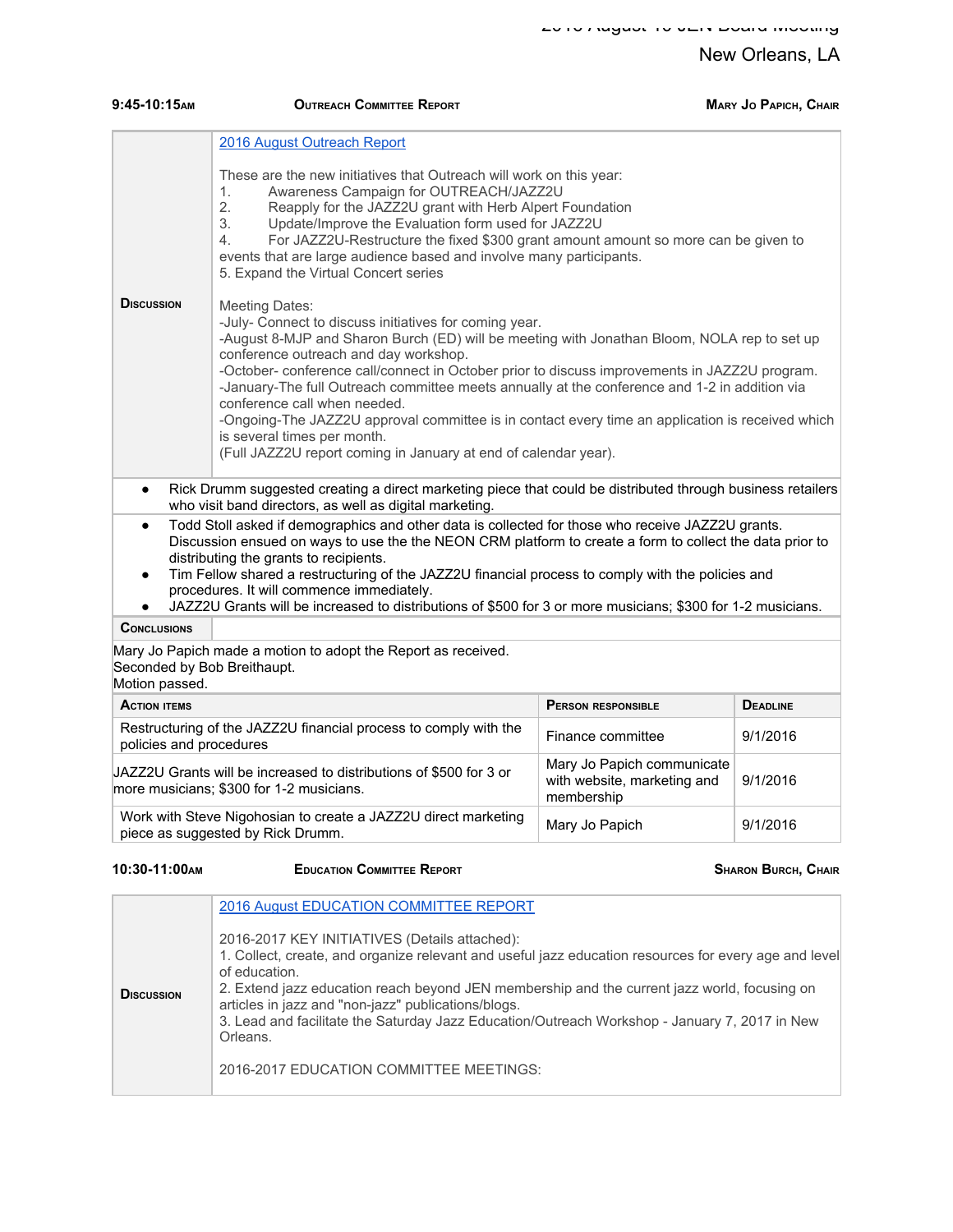|                                                                                                                                                                                                                                                                                                                                                                                                                                                                                                                                                                                                                                                                                                                                                                                                                                                                                                                                                                                                                                                                                                                                                                                                                                                                        | 2016 June (via Web Meetings and phone calls by subcommittee)<br>2016 Aug 1 - Deadline for article submissions. Connect via JENI<br>2017 January 6 - 8:00am - Committee meeting at JEN conference.<br>2017 June (via Web Meetings and phone calls by subcommittee)                                                                                                                    |                                    |                              |  |  |
|------------------------------------------------------------------------------------------------------------------------------------------------------------------------------------------------------------------------------------------------------------------------------------------------------------------------------------------------------------------------------------------------------------------------------------------------------------------------------------------------------------------------------------------------------------------------------------------------------------------------------------------------------------------------------------------------------------------------------------------------------------------------------------------------------------------------------------------------------------------------------------------------------------------------------------------------------------------------------------------------------------------------------------------------------------------------------------------------------------------------------------------------------------------------------------------------------------------------------------------------------------------------|--------------------------------------------------------------------------------------------------------------------------------------------------------------------------------------------------------------------------------------------------------------------------------------------------------------------------------------------------------------------------------------|------------------------------------|------------------------------|--|--|
|                                                                                                                                                                                                                                                                                                                                                                                                                                                                                                                                                                                                                                                                                                                                                                                                                                                                                                                                                                                                                                                                                                                                                                                                                                                                        | Greg Yasinitsky and Monika Herzig suggested creating a "peer-review" process for JEN as a member<br>benefit for the collegiate level article contributors. They volunteered to help create the structure for<br>peer-reviewed articles on the JEN website.<br>Once established, Sharon will connect with the Membership Committee Chair, Jim Guss, to add to the<br>member benefits. |                                    |                              |  |  |
|                                                                                                                                                                                                                                                                                                                                                                                                                                                                                                                                                                                                                                                                                                                                                                                                                                                                                                                                                                                                                                                                                                                                                                                                                                                                        | Regarding the Saturday Workshop in New Orleans, we are still in search of key New Orleans point of<br>contact. Todd Stoll offered to assist. Depending on the point person's input a decision will be made on<br>whether or not to host the workshop in January 2017.                                                                                                                |                                    |                              |  |  |
| <b>CONCLUSIONS</b>                                                                                                                                                                                                                                                                                                                                                                                                                                                                                                                                                                                                                                                                                                                                                                                                                                                                                                                                                                                                                                                                                                                                                                                                                                                     |                                                                                                                                                                                                                                                                                                                                                                                      |                                    |                              |  |  |
| Seconded by Rick Drumm.<br>Motion passed.                                                                                                                                                                                                                                                                                                                                                                                                                                                                                                                                                                                                                                                                                                                                                                                                                                                                                                                                                                                                                                                                                                                                                                                                                              | Sharon Burch made a motion to accept the Report as received.                                                                                                                                                                                                                                                                                                                         |                                    |                              |  |  |
| <b>ACTION ITEMS</b>                                                                                                                                                                                                                                                                                                                                                                                                                                                                                                                                                                                                                                                                                                                                                                                                                                                                                                                                                                                                                                                                                                                                                                                                                                                    |                                                                                                                                                                                                                                                                                                                                                                                      | <b>PERSON RESPONSIBLE</b>          | <b>DEADLINE</b>              |  |  |
|                                                                                                                                                                                                                                                                                                                                                                                                                                                                                                                                                                                                                                                                                                                                                                                                                                                                                                                                                                                                                                                                                                                                                                                                                                                                        | Create a "peer-review" process for JEN as a member benefit for the<br>collegiate level article contributors.                                                                                                                                                                                                                                                                         | Monika, Greg, Sharon               | Begin process<br>immediately |  |  |
|                                                                                                                                                                                                                                                                                                                                                                                                                                                                                                                                                                                                                                                                                                                                                                                                                                                                                                                                                                                                                                                                                                                                                                                                                                                                        | Connect with NOLA rep for Saturday Workshop in New Orleans                                                                                                                                                                                                                                                                                                                           | Sharon Burch and Mary Jo<br>Papich | In progress                  |  |  |
| 11:00 AM-11:30 AM                                                                                                                                                                                                                                                                                                                                                                                                                                                                                                                                                                                                                                                                                                                                                                                                                                                                                                                                                                                                                                                                                                                                                                                                                                                      | <b>DEVELOPMENT COMMITTEE REPORT</b>                                                                                                                                                                                                                                                                                                                                                  |                                    | <b>MIKE SHIRTZ, CHAIR</b>    |  |  |
| 2016 AUGUST DEVELOPMENT REPORT<br>1.) Establishing Mission, Charges, Governance, and Procedures for Development<br>Changed name from "Fundraising & Development" to "Development"<br>2.) Outreach & Planning for Conferences<br>Change of the Friday evening gala to a new model beginning in January 2017.<br>Fundraising Scholarship Concert with headline artists that are scheduled to only<br>perform at the Scholarship Concert. Additional fee.<br>3.) Fundraising Initiatives & Activities<br>Goal: Raise \$100,000 for youth education programs, scholarships & grants<br>See action plan for details.<br>$\circ$<br>2016-2017 FDC COMMITTEE MEETINGS<br>2016:<br><b>DISCUSSION</b><br>Monday, August 15, 8-9PM EST (phone call)<br>Monday, September 19, 8-9PM EST (phone call)<br>Monday, October 17, 8-9PM EST (phone call)<br>Monday, November 21, 8-9PM EST (phone call)<br>Monday, December 19, 8-9PM EST (phone call)<br>2017:<br>Friday, January 6, JEN Conference Meeting 9AM<br>Monday, February 20, 8-9PM EST (phone call)<br>Monday, March 20, 8-9PM EST (phone call)<br>Monday, April 17, 8-9PM EST (phone call)<br>Monday, May 15, 8-9PM EST (phone call)<br>Monday, June 19, 8-9PM EST (phone call)<br>Monday, July 17, 8-9PM EST (phone call) |                                                                                                                                                                                                                                                                                                                                                                                      |                                    |                              |  |  |
|                                                                                                                                                                                                                                                                                                                                                                                                                                                                                                                                                                                                                                                                                                                                                                                                                                                                                                                                                                                                                                                                                                                                                                                                                                                                        | Dan Flores asked about existing legal documents and if there is a need to create or update.                                                                                                                                                                                                                                                                                          |                                    |                              |  |  |
|                                                                                                                                                                                                                                                                                                                                                                                                                                                                                                                                                                                                                                                                                                                                                                                                                                                                                                                                                                                                                                                                                                                                                                                                                                                                        | Suggestions for additional Scholarship Concert Promo -<br>Suggestions for including Education Donations at online registration.                                                                                                                                                                                                                                                      |                                    |                              |  |  |
| <b>CONCLUSIONS</b>                                                                                                                                                                                                                                                                                                                                                                                                                                                                                                                                                                                                                                                                                                                                                                                                                                                                                                                                                                                                                                                                                                                                                                                                                                                     |                                                                                                                                                                                                                                                                                                                                                                                      |                                    |                              |  |  |

 $\overline{\phantom{a}}$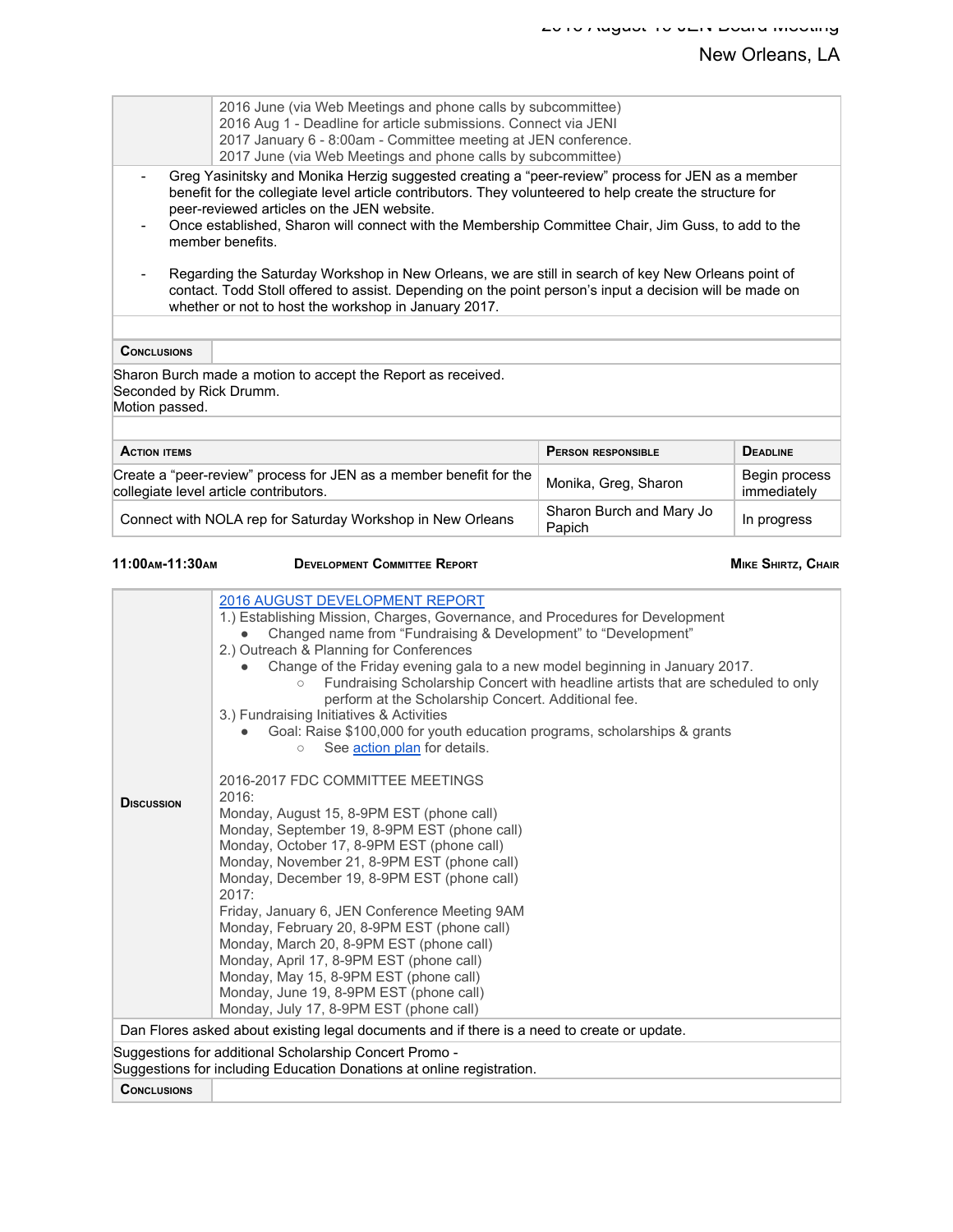| Bob Sinicrope made a motion to adopt the Report as received.<br>Seconded by Dan Gregerman.<br>Motion passed.                                                                                                                                     |                                                       |                                                  |
|--------------------------------------------------------------------------------------------------------------------------------------------------------------------------------------------------------------------------------------------------|-------------------------------------------------------|--------------------------------------------------|
| <b>ACTION ITEMS</b>                                                                                                                                                                                                                              | <b>PERSON RESPONSIBLE</b>                             | <b>DEADLINE</b>                                  |
| Legal documentation for fundraising and accepting donations<br>needed                                                                                                                                                                            | Dan Flores                                            | January 1 2017                                   |
| Scholarship Concert Promo - Create a promo video for the<br>Scholarship Concert with Caleb Chapman<br>-Caleb will provide assets by August 26 for Scott to create promo<br>video.<br>-Flyer/postcards to distribute at Midwest and registration. | Caleb, Scott Nurmi, Michael,<br>Sharon<br>Mike Shirtz | August 26,<br>2016<br>Assets due<br>October 2016 |

| 1:00-1:30PM                                                                     | <b>COMMITTEE MANAGEMENT &amp; COMMUNICATIONS</b>                                                                                                                                                                                                                                                                                                                                                                                                                                                                                                      |                                     | <b>CALEB CHAPMAN, PRESIDENT</b> |
|---------------------------------------------------------------------------------|-------------------------------------------------------------------------------------------------------------------------------------------------------------------------------------------------------------------------------------------------------------------------------------------------------------------------------------------------------------------------------------------------------------------------------------------------------------------------------------------------------------------------------------------------------|-------------------------------------|---------------------------------|
| <b>D</b> ISCUSSION                                                              | Caleb charged Sharon Burch to train committee chairs.<br>Meet two times per year with the President-Elect (June & January)<br>Training should include:<br>$\bullet$<br>How to utilize JENI for communication and documentation<br>$\circ$<br>How to report to the board<br>$\circ$<br>How to hold a meeting with the committee<br>$\circ$<br>How to utilize technology and communication systems, action items, deadlines,<br>$\circ$<br>etc.<br>How to communicate with the assigned office/board member responsible for the<br>$\circ$<br>committee |                                     |                                 |
| <b>ACTION ITEMS</b>                                                             |                                                                                                                                                                                                                                                                                                                                                                                                                                                                                                                                                       | <b>PERSON RESPONSIBLE</b>           | <b>DEADLINE</b>                 |
| Sharon Burch train committee chairs                                             |                                                                                                                                                                                                                                                                                                                                                                                                                                                                                                                                                       | Sharon Burch                        |                                 |
| January<br>Awards<br>Committee<br>page<br><b>Planning Committee</b><br>updated. | -Todd Stoll host committee chair meetings twice a year - June &<br>- Mary Jo Papich move Steering Committee to under archives<br>- Moving the Young Composer's Showcase as a subcommittee of<br>- Moving Strategic Partnerships as a subcommittee of Executive<br>- Remove Advisory Council as a "committee" - Sharon create a<br>- Create a Diversity Committee a subcommittee of the Strategic<br>- Jazz Audience Development will be a standing committee<br>- Oversight of the committees will make sure committees are                           | <b>Todd Stoll</b><br>Mary Jo Papich |                                 |

| 1:30-2:00PM       | <b>MEMBERSHIP COMMITTEE</b>                                                                                                                                                                                                                                                       | <b>JIM GUSS &amp; MATT LEDER, COMMITTEE</b><br><b>MEMBER</b>             |
|-------------------|-----------------------------------------------------------------------------------------------------------------------------------------------------------------------------------------------------------------------------------------------------------------------------------|--------------------------------------------------------------------------|
| <b>DISCUSSION</b> | Develop a significant list of membership benefits<br>a. 20 membership benefits available now.<br>Jazz-related magazine subscription discounts.<br>JazzEd magazine for every member<br>Option of Downbeat or Jazz Times<br>2.<br>Ш.<br>two months.<br>iii.<br>Composition software | Offering six new pre-release compositions each year - released one every |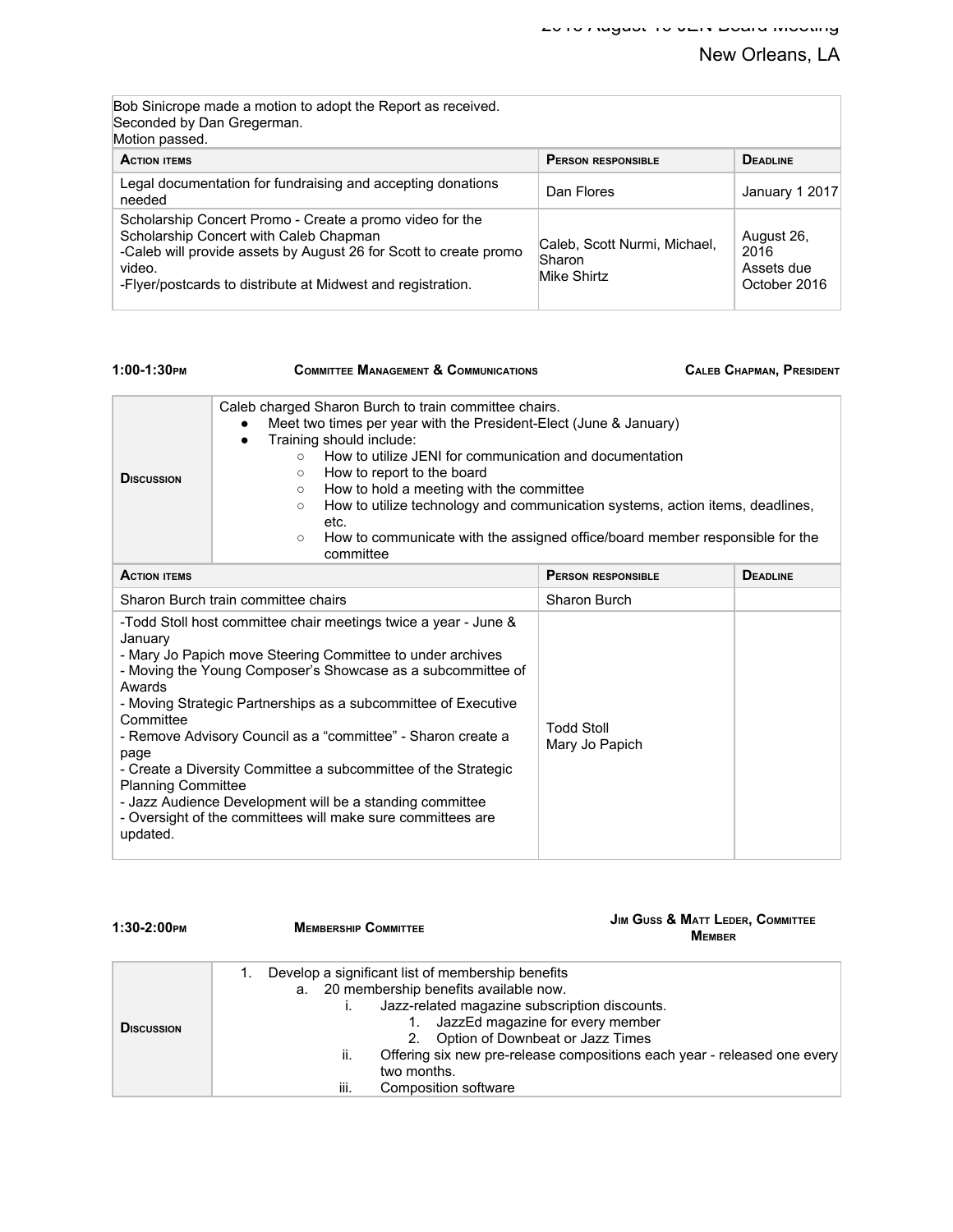|                          | Discounts to summer camps.<br>iv.                                                                                                                                                    |                                                      |                  |
|--------------------------|--------------------------------------------------------------------------------------------------------------------------------------------------------------------------------------|------------------------------------------------------|------------------|
|                          | Discounts to director academies<br>$V_{\cdot}$                                                                                                                                       |                                                      |                  |
|                          | Goal: 50 membership benefits by January 2017.<br>b.                                                                                                                                  |                                                      |                  |
|                          | Goal: 100 membership benefits by January 2018.<br>$C_{\cdot}$                                                                                                                        |                                                      |                  |
|                          | Asked board members to generate<br>d.                                                                                                                                                |                                                      |                  |
|                          | Membership cards - create an app that is the membership card<br>2.                                                                                                                   |                                                      |                  |
|                          | Create an option to create recurring monthly subscription model.<br>3.<br>Caleb Chapman made a motion to increase full membership to \$84 with the option to pay annually or default |                                                      |                  |
| Motion passed.           | monthly payments of \$7 beginning January 15, 2017.<br>Bob Sinicrope seconded motion.                                                                                                |                                                      |                  |
| needs to be crafted.     | Rick Drumm mentioned it will be essential to market the member benefits. An "elevator pitch" of member benefits                                                                      |                                                      |                  |
| <b>CONCLUSIONS</b>       |                                                                                                                                                                                      |                                                      |                  |
|                          |                                                                                                                                                                                      |                                                      |                  |
|                          |                                                                                                                                                                                      |                                                      |                  |
| <b>ACTION ITEMS</b>      |                                                                                                                                                                                      | <b>PERSON RESPONSIBLE</b>                            | <b>DEADLINE</b>  |
| and verbal presentation. | Create an "elevator pitch" of member benefits for print, online, app                                                                                                                 | Jim Guss                                             | 11/1/16          |
|                          | Increase full membership to \$84 with the option to pay annually or<br>default monthly payments of \$7 beginning January 15, 2017                                                    | Caleb communicate with Lou<br>Fischer and Membership | 9/1/16           |
| January 2018.            | Generate 50 membership benefits by January 2017;100 by                                                                                                                               | Jim Guss and all board<br>members                    | 1/1/17<br>1/1/18 |

| $2:00 - 2:20$ PM   | <b>JAZZ INDUSTRY &amp; MUSIC BUSINESS REPORT</b>                                                                                                                                                | <b>GIVEN BY BOB BREITHAUPT</b><br>JAY ASHBY, CHAIR |
|--------------------|-------------------------------------------------------------------------------------------------------------------------------------------------------------------------------------------------|----------------------------------------------------|
| <b>D</b> ISCUSSION | Pre-conference day for the Jazz Industry sessions<br>30-minute presentations in the morning<br>$\overline{\phantom{a}}$<br>1-hour presentation and panel discussions in the afternoon<br>$\sim$ |                                                    |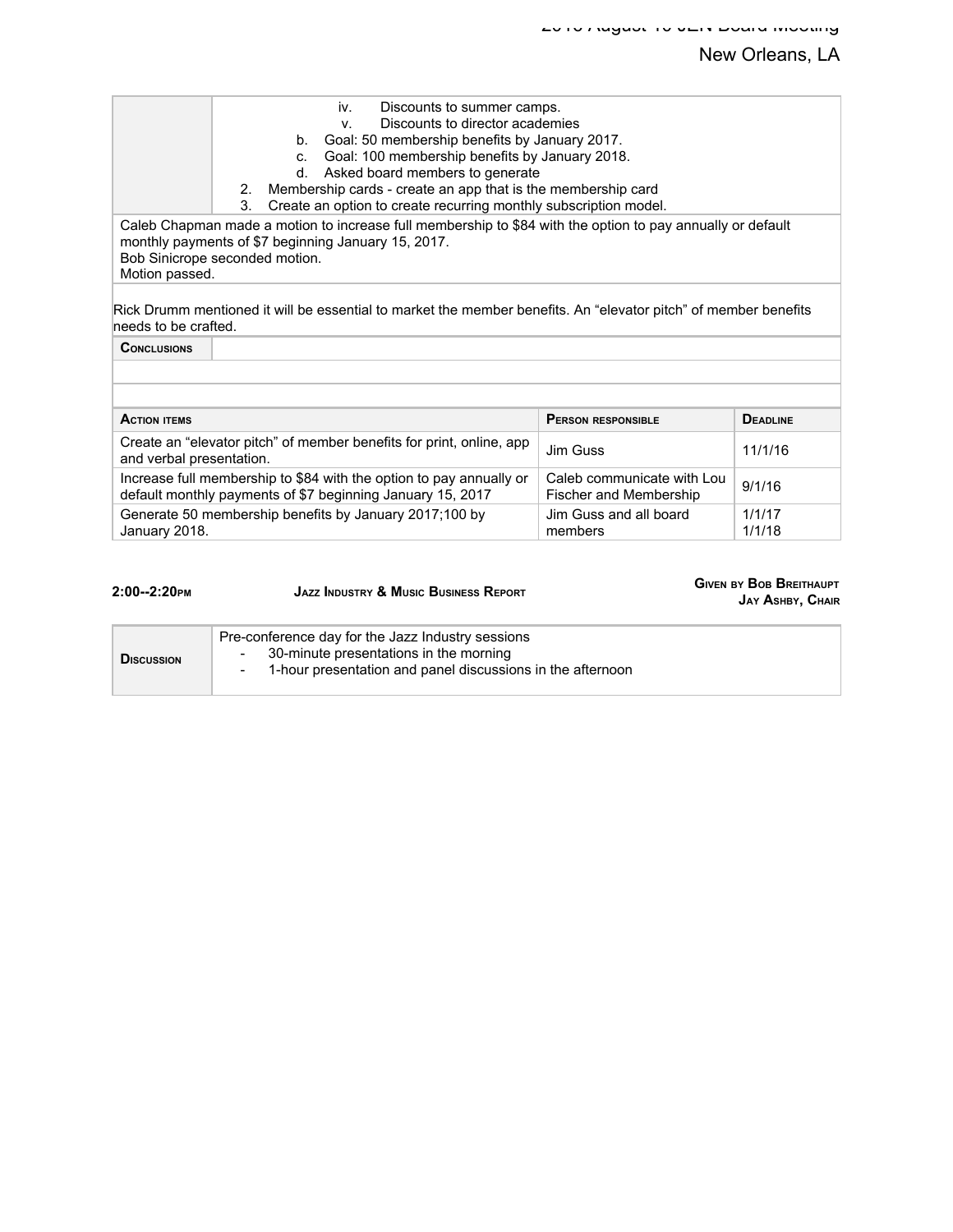| $2:30-2:50$ <sub>PM</sub>                                                                                                                                                                                                                                                                                                                                                                                                                                                                                                                                                                                                                                                                                                                                                                                                                                                                                                     | <b>JENERATIONS COMMITTEE REPORT</b>                           |                           | <b>SCOTT WILSON, CHAIR</b> |
|-------------------------------------------------------------------------------------------------------------------------------------------------------------------------------------------------------------------------------------------------------------------------------------------------------------------------------------------------------------------------------------------------------------------------------------------------------------------------------------------------------------------------------------------------------------------------------------------------------------------------------------------------------------------------------------------------------------------------------------------------------------------------------------------------------------------------------------------------------------------------------------------------------------------------------|---------------------------------------------------------------|---------------------------|----------------------------|
| <b>JENerations Committee Report</b><br>Key Initiative #1 - JENERATION AT JAZZ FESTIVAL: Provide a quality performance and<br>clinic opportunity for student ensembles that participate at the JEN Conferences.<br>Key Initiative #2 - ATTRACT YOUTH TO BUY JEN MEMBERSHIP: Increase the value of<br><b>DISCUSSION</b><br>JEN membership for youth.<br>Key Initiative #3 - MENTORING: Improve enrollment in mentor program and create a<br>$\overline{\phantom{a}}$<br>process or education platform for vetting mentors and mentees.<br>Key Initiative #4 - Connect the JEN brand to all high school directors and students via<br>$\overline{\phantom{a}}$<br>commissioning works that are performed at festivals and conferences.<br>President Caleb Chapman asked Scott to take over recruiting artists to work with JJF and Mentoring. In<br>addition to seek out female mentors.<br>Youth Dashboard on the website (JJF) |                                                               |                           |                            |
| <b>CONCLUSIONS</b>                                                                                                                                                                                                                                                                                                                                                                                                                                                                                                                                                                                                                                                                                                                                                                                                                                                                                                            |                                                               |                           |                            |
| Seconded by Mary Jo Papich.<br>Motion passed.                                                                                                                                                                                                                                                                                                                                                                                                                                                                                                                                                                                                                                                                                                                                                                                                                                                                                 | Bob Sinicrope made a motion to accept the Report as received. |                           |                            |
| <b>ACTION ITEMS</b>                                                                                                                                                                                                                                                                                                                                                                                                                                                                                                                                                                                                                                                                                                                                                                                                                                                                                                           |                                                               | <b>PERSON RESPONSIBLE</b> | <b>DEADLINE</b>            |

| AVIIVII IILMJ                                                              | L LINGUN INLOFUNGIBLE | PLADLINE     |
|----------------------------------------------------------------------------|-----------------------|--------------|
| Discuss adding a Youth Dashboard on the new website                        | Tim Fellow            | January 2017 |
| Recruit artists to work with JJF and Mentoring, include female<br>mentors. | Scott Wilson          | Ongoing      |

#### **3:15 Presented 2017 Presidents' Service Award to Frances Scanlon**

| $3:15-3:45$ PM                            | <b>MARKETING COMMITTEE REPORT</b>                                                                                                                                                                                                                                |                           | <b>PRESENTED BY RICK DRUMM</b><br><b>JOE VASKO, CHAIR</b> |
|-------------------------------------------|------------------------------------------------------------------------------------------------------------------------------------------------------------------------------------------------------------------------------------------------------------------|---------------------------|-----------------------------------------------------------|
| <b>D</b> ISCUSSION                        | Marketing support for the JEN Conference<br>1.<br>Support the conference<br>a.<br>Support the social media efforts<br>b.<br>Steve Negohosian works 20 hours a week for JEN<br>2.<br>Additional marketing work beyond 20 hours would need to be contracted.<br>3. |                           |                                                           |
|                                           | Suggestion for local marketing: Market the Scholarship Concert rather than the JEN conference as it will be<br>more relevant to the general population.<br>Newsletter emailed to 5500 people as of August 2016                                                   |                           |                                                           |
| <b>CONCLUSIONS</b>                        |                                                                                                                                                                                                                                                                  |                           |                                                           |
| Seconded by Todd Stoll.<br>Motion passed. | Rick Drumm made a motion to adopt the Report as received.                                                                                                                                                                                                        |                           |                                                           |
| <b>ACTION ITEMS</b>                       |                                                                                                                                                                                                                                                                  | <b>PERSON RESPONSIBLE</b> | <b>DEADLINE</b>                                           |
|                                           | Market the Scholarship Concert - film Promo Video                                                                                                                                                                                                                | Caleb Chapman             | 8/26/16                                                   |
|                                           | Market the Scholarship Concert - EDIT Promo Video                                                                                                                                                                                                                | Scott Nurmi/Mojo Factory  | 9/15/16                                                   |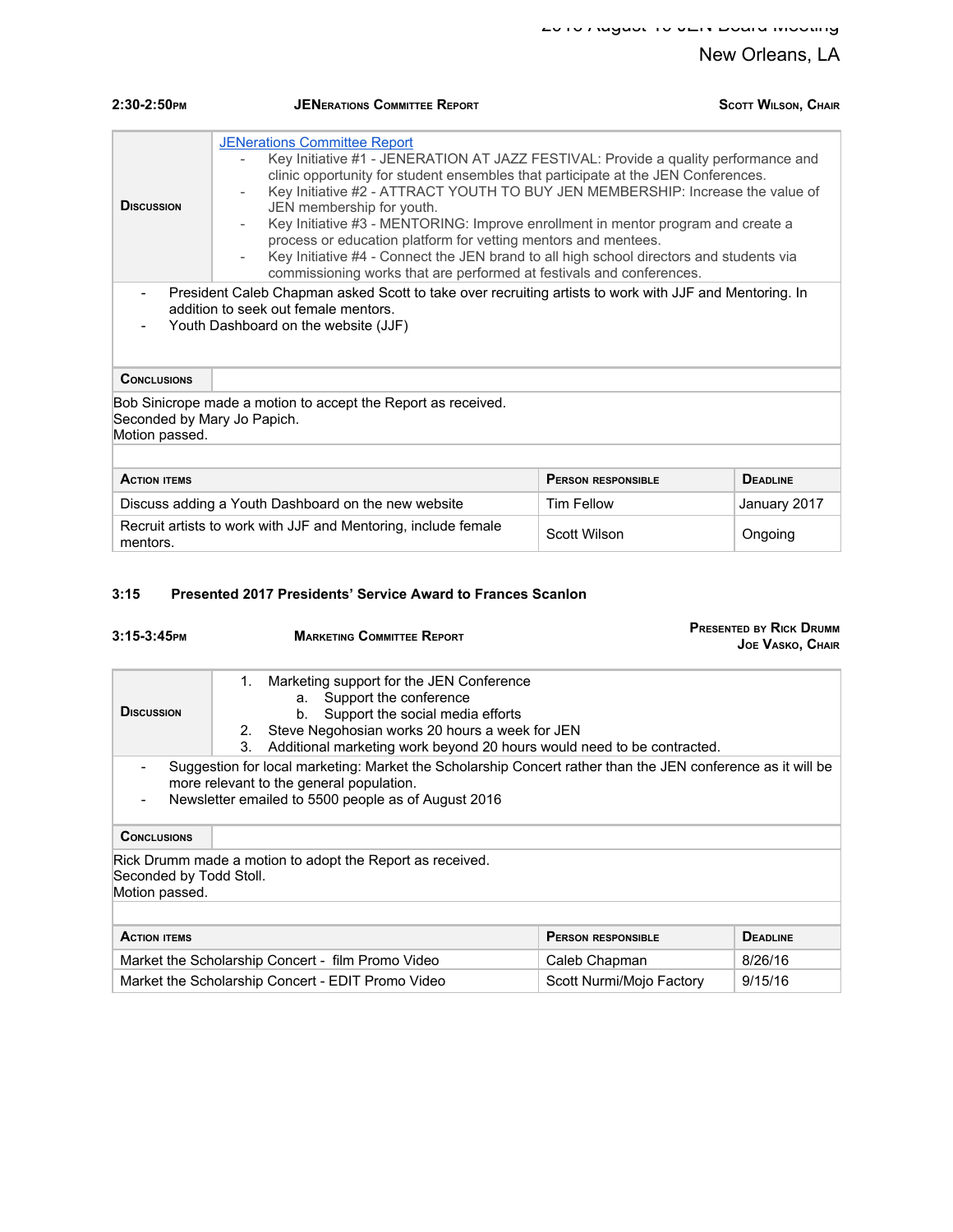| $3:45-4:15$ PM                                                                                                                                                                                                                                                             | <b>PERSONNEL COMMITTEE REPORT</b>                                                                                                                                                                                                                                                                                                                                 |                           | <b>RICK DRUMM, CHAIR</b> |
|----------------------------------------------------------------------------------------------------------------------------------------------------------------------------------------------------------------------------------------------------------------------------|-------------------------------------------------------------------------------------------------------------------------------------------------------------------------------------------------------------------------------------------------------------------------------------------------------------------------------------------------------------------|---------------------------|--------------------------|
| <b>D</b> ISCUSSION                                                                                                                                                                                                                                                         | JEN Personnel Committee Report<br>GOAL 1: Determine and support JEN Personnel requirements<br>KEY INITIATIVES TO ACHIEVE THE GOAL: Review requirements with director of operations and<br>executive committee and determine resources and establishing a timeline to fulfill those<br>requirements.<br>1. [Key Initiative #1] Hire administration clerical person |                           |                          |
| The personnel committee meets twice per year at the JEN board meetings and then as needed via<br>teleconference.                                                                                                                                                           |                                                                                                                                                                                                                                                                                                                                                                   |                           |                          |
| Currently have two employees.<br>$\overline{\phantom{a}}$<br>Propose hiring a managing operations person once membership has increased.<br>Recommends hiring an administration clerical person at a rate of \$15 per hour with estimated need for<br>10-20 hours per week. |                                                                                                                                                                                                                                                                                                                                                                   |                           |                          |
| <b>CONCLUSIONS</b>                                                                                                                                                                                                                                                         |                                                                                                                                                                                                                                                                                                                                                                   |                           |                          |
| Seconded by Kirk Whalum.<br>Motion passed.                                                                                                                                                                                                                                 | Rick Drumm made a motion to adopt the Report as received.                                                                                                                                                                                                                                                                                                         |                           |                          |
| <b>ACTION ITEMS</b>                                                                                                                                                                                                                                                        |                                                                                                                                                                                                                                                                                                                                                                   | <b>PERSON RESPONSIBLE</b> | <b>DEADLINE</b>          |
|                                                                                                                                                                                                                                                                            | Hire an administration clerical person at a rate of \$15 per hour with<br><b>Personnel Committee</b><br>??<br>estimated need for 10-20 hours per week.                                                                                                                                                                                                            |                           |                          |
|                                                                                                                                                                                                                                                                            |                                                                                                                                                                                                                                                                                                                                                                   |                           |                          |

| 4:10-4:25PM         | <b>PARTNERSHIPS REPORT</b>                                                                                                                                                                                                                                                                                                                                                                                                                                                                                                                                                                                                                                    |                           | <b>BOB BREITHAUPT, VICE PRESIDENT &amp; CHAIR</b> |  |
|---------------------|---------------------------------------------------------------------------------------------------------------------------------------------------------------------------------------------------------------------------------------------------------------------------------------------------------------------------------------------------------------------------------------------------------------------------------------------------------------------------------------------------------------------------------------------------------------------------------------------------------------------------------------------------------------|---------------------------|---------------------------------------------------|--|
| <b>D</b> ISCUSSION  | Key Initiative #1 Approve Strategic Partnership Template<br>The CMA Agreement, signed in April, is suggested as the model for all true JEN strategic<br>partnerships.<br>4/5/16 - CMA Agreement completed<br>Key Initiative #2 Board Must Differentiate "Strategic Partnership" from a simple relationship<br>Our list of partnership includes active and mutually beneficial partnerships such as CMA, as well as<br>simple relationships with organizations and companies.<br>8/16: Board discusses the definition<br>Key Initiative #3 Board Determines which are true "partnerships"<br>A listing of relationships.<br>8/16: Review and Approve from list |                           |                                                   |  |
| <b>CONCLUSIONS</b>  | Vice President should always be the chair of the Partnerships.<br>$\bullet$<br>Need an established Partnership Template for creating JEN partnerships.                                                                                                                                                                                                                                                                                                                                                                                                                                                                                                        |                           |                                                   |  |
| <b>ACTION ITEMS</b> |                                                                                                                                                                                                                                                                                                                                                                                                                                                                                                                                                                                                                                                               | <b>PERSON RESPONSIBLE</b> | <b>DEADLINE</b>                                   |  |
|                     | Create Partnership Template                                                                                                                                                                                                                                                                                                                                                                                                                                                                                                                                                                                                                                   | <b>Bob Breithaupt</b>     | 1/3/17                                            |  |
|                     |                                                                                                                                                                                                                                                                                                                                                                                                                                                                                                                                                                                                                                                               |                           |                                                   |  |

#### **4:25 Budget Vote**

Caleb Chapman made a motion to accept the budget as presented by the budget committee as presented. Tim Fellow seconded. Motion passed.